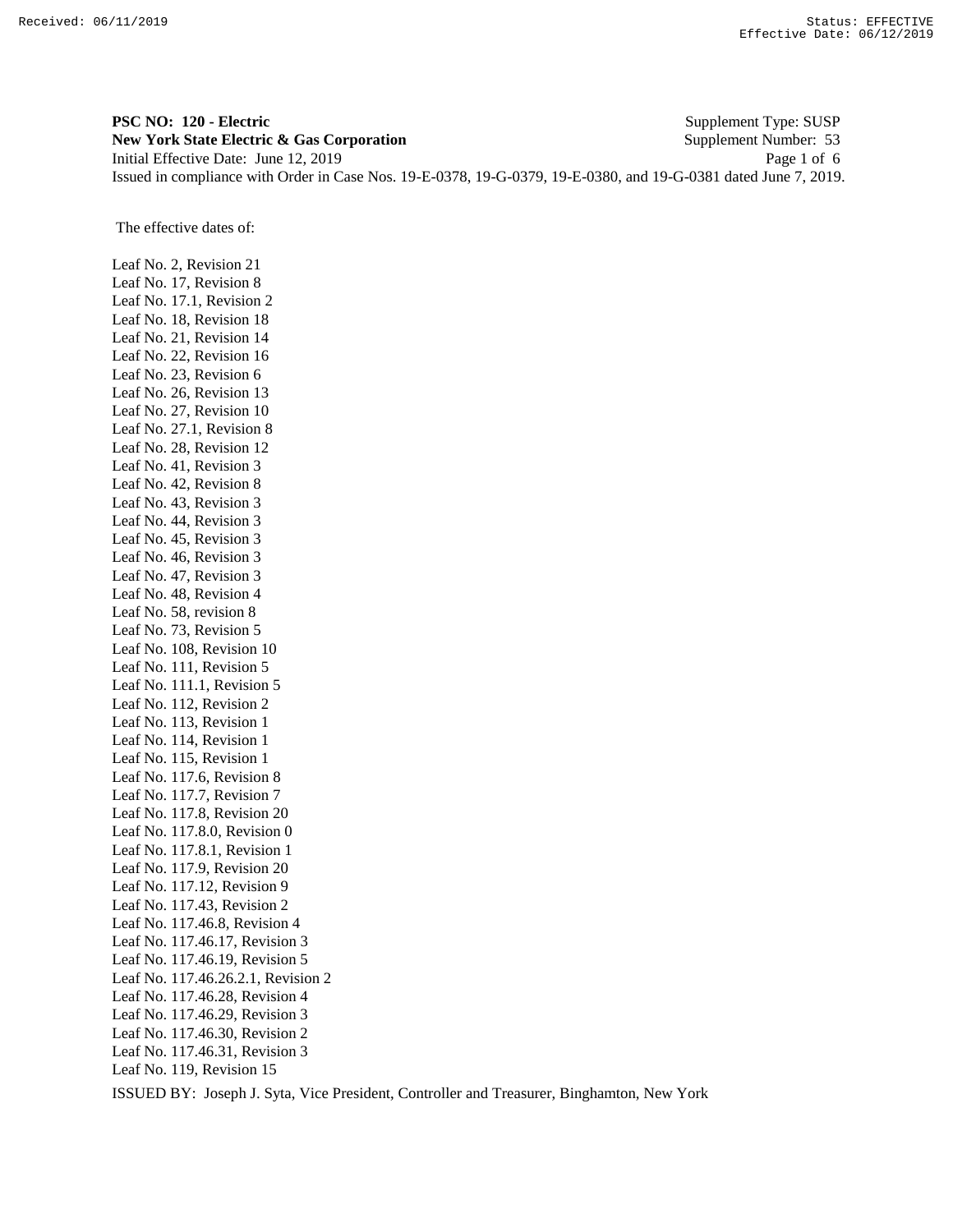**PSC NO: 120 - Electric** Supplement Type: SUSP **New York State Electric & Gas Corporation** Supplement Number: 53 Initial Effective Date: June 12, 2019 Page 2 of 6 Issued in compliance with Order in Case Nos. 19-E-0378, 19-G-0379, 19-E-0380, and 19-G-0381 dated June 7, 2019.

Leaf No. 122, Revision 14 Leaf No. 123, Revision 31 Leaf No. 124, Revision 23 Leaf No. 128, Revision 10 Leaf No. 129, Revision 18 Leaf No. 131, Revision 25 Leaf No. 131.1, Revision 7 Leaf No. 133, Revision 31 Leaf No. 134, Revision 10 Leaf No. 139, Revision 27 Leaf No. 142, Revision 16 Leaf No. 143, Revision 5 Leaf No. 147, Revision 17 Leaf No. 149, Revision 16 Leaf No. 150, Revision 16 Leaf No. 152, Revision 3 Leaf No. 154, Revision 9 Leaf No. 155, Revision 17 Leaf No. 156, Revision 17 Leaf No. 157, Revision 25 Leaf No. 158, Revision 25 Leaf No. 158.1, Revision 7 Leaf No. 161, Revision 20 Leaf No. 166, Revision 30 Leaf No. 167, Revision 27 Leaf No. 170, Revision 17 Leaf No. 173, Revision 18 Leaf No. 176, Revision 17 Leaf No. 180, Revision 3 Leaf No. 181.1, Revision 15 Leaf No. 183, Revision 6 Leaf No. 184, Revision 17 Leaf No. 185, Revision 13 Leaf No. 193.4, Revision 15 Leaf No. 194, Revision 16 Leaf No. 195, Revision 13 Leaf No. 197, Revision 30 Leaf No. 198, Revision 25 Leaf No. 198.2, Revision 11 Leaf No. 199, Revision 3 Leaf No. 200, Revision 4 Leaf No. 201, Revision 24 Leaf No. 202, Revision 16 Leaf No. 203, Revision 14 Leaf No. 207, Revision 13 Leaf No. 208, Revision 32 Leaf No. 210, Revision 18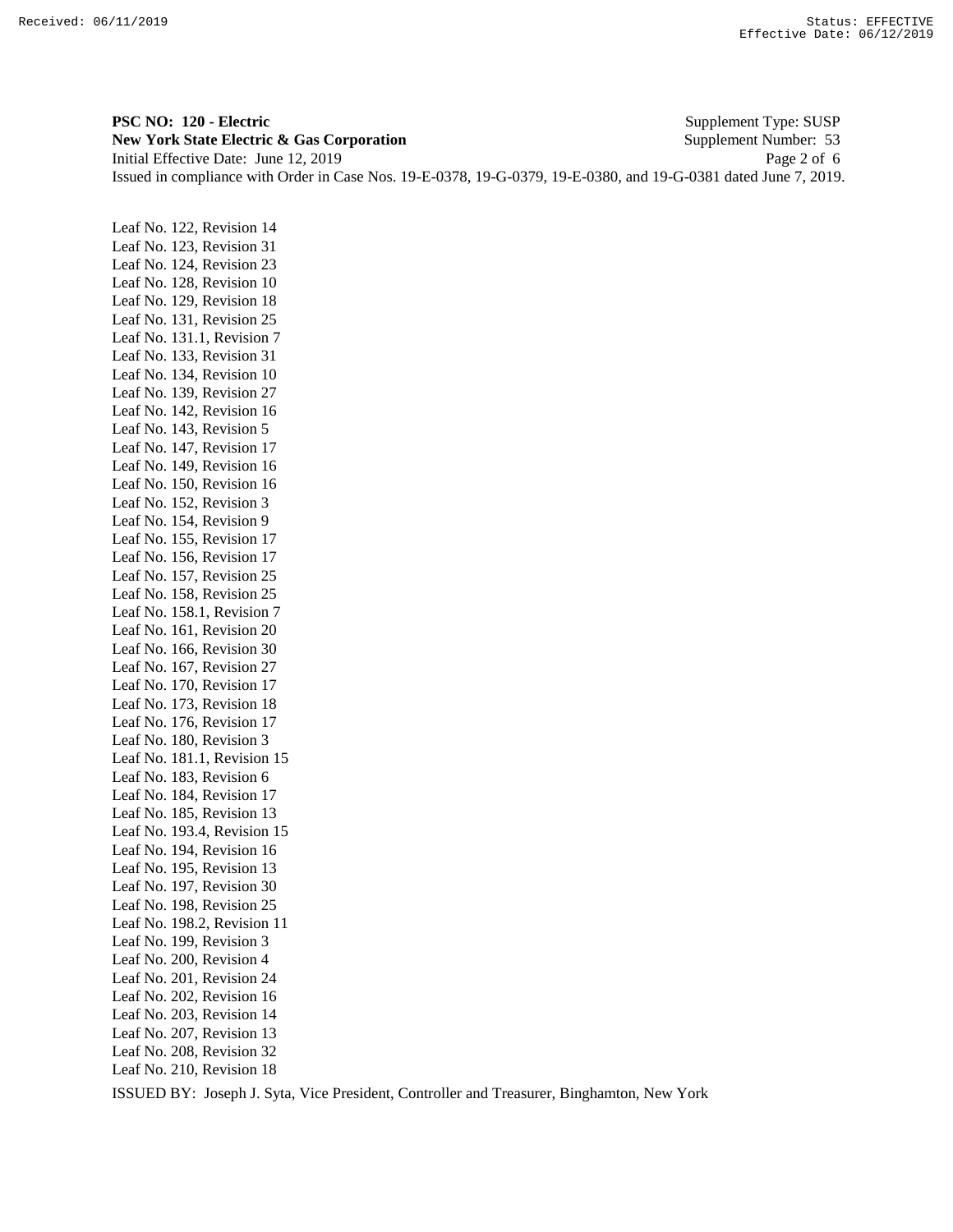**PSC NO: 120 - Electric** Supplement Type: SUSP **New York State Electric & Gas Corporation** Supplement Number: 53 Initial Effective Date: June 12, 2019 Page 3 of 6 Issued in compliance with Order in Case Nos. 19-E-0378, 19-G-0379, 19-E-0380, and 19-G-0381 dated June 7, 2019.

Leaf No. 212, Revision 17 Leaf No. 213, Revision 15 Leaf No. 214, Revision 17 Leaf No. 215, Revision 26 Leaf No. 216, Revision 24 Leaf No. 221, Revision 30 Leaf No. 228, Revision 26 Leaf No. 229, Revision 23 Leaf No. 230, Revision 26 Leaf No. 243, Revision 18 Leaf No. 243.2, Revision 13 Leaf No. 243.3, Revision 5 Leaf No. 243.4, Revision 9 Leaf No. 247, Revision 19 Leaf No. 248, Revision 25 Leaf No. 249, Revision 25 Leaf No. 250, Revision 25 Leaf No. 257, Revision 14 Leaf No. 260, Revision 13 Leaf No. 261, Revision 31 Leaf No. 262, Revision 23 Leaf No. 268, Revision 14 Leaf No. 271, Revision 13 Leaf No. 272, Revision 33 Leaf No. 274.1, Revision 17 Leaf No. 279, Revision 4 Leaf No. 287, Revision 27 Leaf No. 287.1, Revision 13 Leaf No. 287.2, Revision 5 Leaf No. 288, Revision 28 Leaf No. 288.1, Revision 21 Leaf No. 288.2, Revision 14 Leaf No. 288.3, Revision 3 Leaf No. 289, Revision 46 Leaf No. 292, Revision 3 Leaf No. 293, Revision 26 Leaf No. 294.12, Revision 7 Leaf No. 296, Revision 14 Leaf No. 299, Revision 13 Leaf No. 300, Revision 30 Leaf No. 310, Revision 28 Leaf No. 318, Revision 28 Leaf No. 319, Revision 3

are hereby further suspended to and including October 16, 2019. Pending restoration, reissue, or cancellation, the rates, rules and regulations in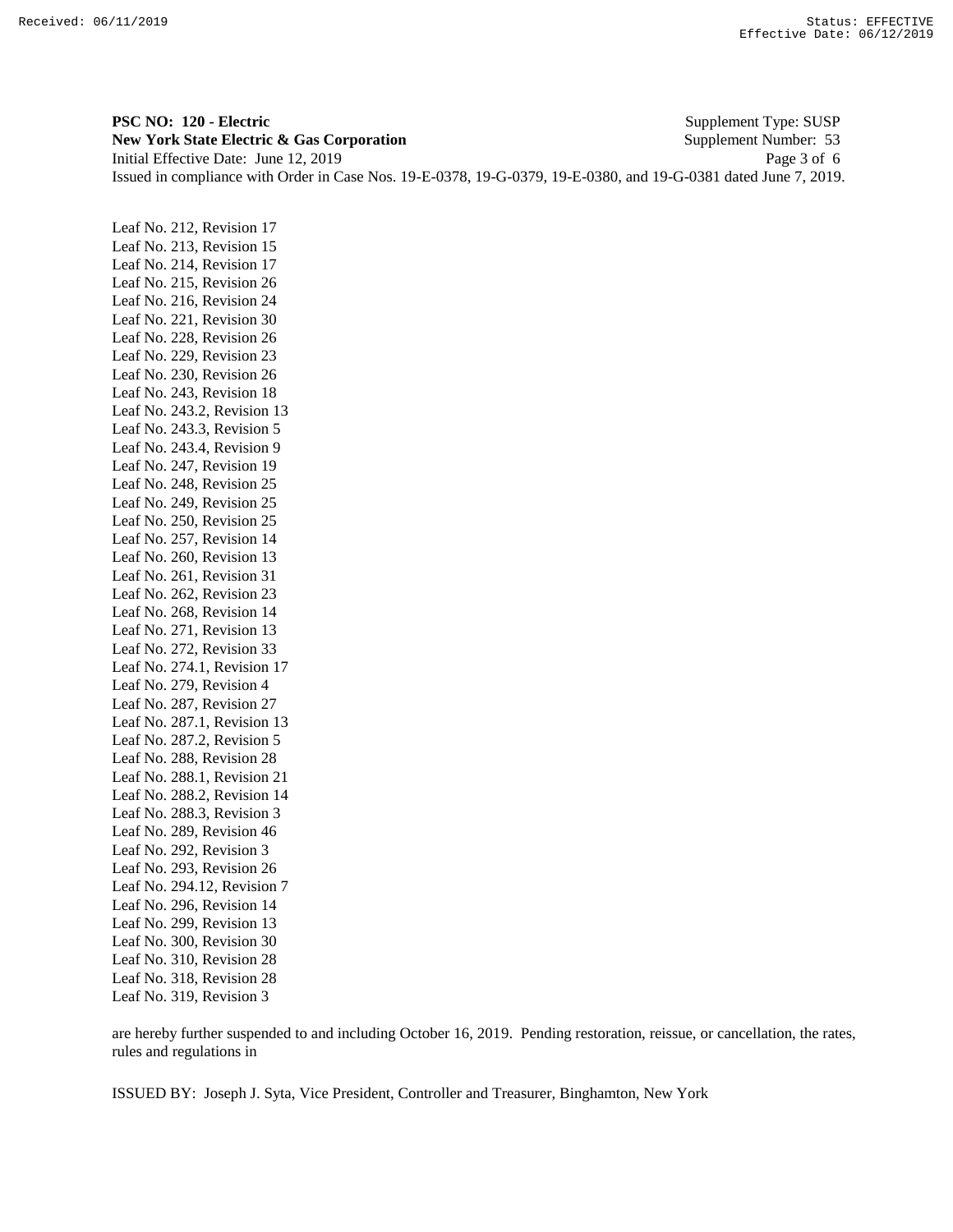**PSC NO: 120 - Electric** Supplement Type: SUSP **New York State Electric & Gas Corporation** Supplement Number: 53 Initial Effective Date: June 12, 2019 Page 4 of 6 Issued in compliance with Order in Case Nos. 19-E-0378, 19-G-0379, 19-E-0380, and 19-G-0381 dated June 7, 2019.

Leaf No. 2, Revision 20 Leaf No. 17, Revision 7 Leaf No. 17.1, Revision 1 Leaf No. 18, Revision 17 Leaf No. 21, Revision 13 Leaf No. 22, Revision 15 Leaf No. 23, Revision 5 Leaf No. 26, Revision 12 Leaf No. 27, Revision 9 Leaf No. 27.1, Revision 7 Leaf No. 28, Revision 11 Leaf No. 41, Revision 2 Leaf No. 42, Revision 7 Leaf No. 43, Revision 2 Leaf No. 44, Revision 2 Leaf No. 45, Revision 2 Leaf No. 46, Revision 2 Leaf No. 47, Revision 2 Leaf No. 48, Revision 3 Leaf No. 58, revision 7 Leaf No. 73, Revision 4 Leaf No. 108, Revision 9 Leaf No. 111, Revision 4 Leaf No. 111.1, Revision 4 Leaf No. 112, Revision 1 Leaf No. 113, Revision 0 Leaf No. 114, Revision 0 Leaf No. 115, Revision 0 Leaf No. 117.6, Revision 7 Leaf No. 117.7, Revision 6 Leaf No. 117.8, Revision 19 Leaf No. 117.8.1, Revision 0 Leaf No. 117.9, Revision 19 Leaf No. 117.12, Revision 8 Leaf No. 117.43, Revision 1 Leaf No. 117.46.8, Revision 3 Leaf No. 117.46.17, Revision 2 Leaf No. 117.46.19, Revision 4 Leaf No. 117.46.26.2.1, Revision 3 Leaf No. 117.46.28, Revision 3 Leaf No. 117.46.29, Revision 2 Leaf No. 117.46.30, Revision 1 Leaf No. 117.46.31, Revision 2 Leaf No. 119, Revision 14 Leaf No. 122, Revision 13 Leaf No. 123, Revision 30 Leaf No. 124, Revision 22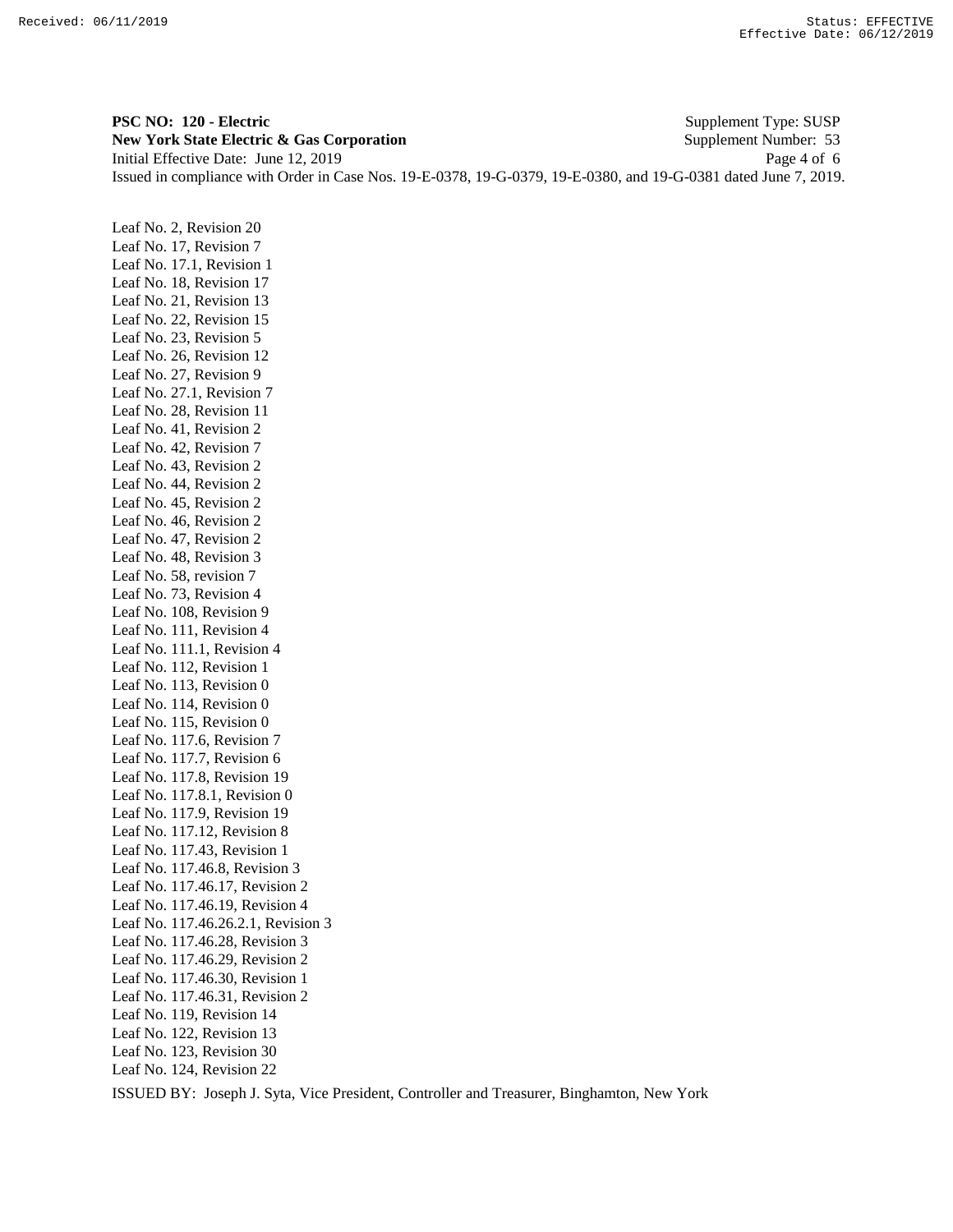**PSC NO: 120 - Electric** Supplement Type: SUSP **New York State Electric & Gas Corporation** Supplement Number: 53 Initial Effective Date: June 12, 2019 Page 5 of 6 Issued in compliance with Order in Case Nos. 19-E-0378, 19-G-0379, 19-E-0380, and 19-G-0381 dated June 7, 2019.

Leaf No. 128, Revision 9 Leaf No. 129, Revision 17 Leaf No. 131, Revision 24 Leaf No. 131.1, Revision 6 Leaf No. 133, Revision 30 Leaf No. 134, Revision 9 Leaf No. 139, Revision 26 Leaf No. 142, Revision 15 Leaf No. 143, Revision 4 Leaf No. 147, Revision 16 Leaf No. 149, Revision 15 Leaf No. 150, Revision 15 Leaf No. 152, Revision 2 Leaf No. 154, Revision 8 Leaf No. 155, Revision 16 Leaf No. 156, Revision 16 Leaf No. 157, Revision 24 Leaf No. 158, Revision 24 Leaf No. 158.1, Revision 6 Leaf No. 161, Revision 19 Leaf No. 166, Revision 29 Leaf No. 167, Revision 26 Leaf No. 170, Revision 16 Leaf No. 173, Revision 17 Leaf No. 176, Revision 16 Leaf No. 180, Revision 2 Leaf No. 181.1, Revision 14 Leaf No. 183, Revision 5 Leaf No. 184, Revision 16 Leaf No. 185, Revision 12 Leaf No. 193.4, Revision 14 Leaf No. 194, Revision 15 Leaf No. 195, Revision 12 Leaf No. 197, Revision 29 Leaf No. 198, Revision 24 Leaf No. 198.2, Revision 10 Leaf No. 199, Revision 1 Leaf No. 200, Revision 3 Leaf No. 201, Revision 23 Leaf No. 202, Revision 15 Leaf No. 203, Revision 13 Leaf No. 207, Revision 12 Leaf No. 208, Revision 31 Leaf No. 210, Revision 17 Leaf No. 212, Revision 16 Leaf No. 213, Revision 14 Leaf No. 214, Revision 16